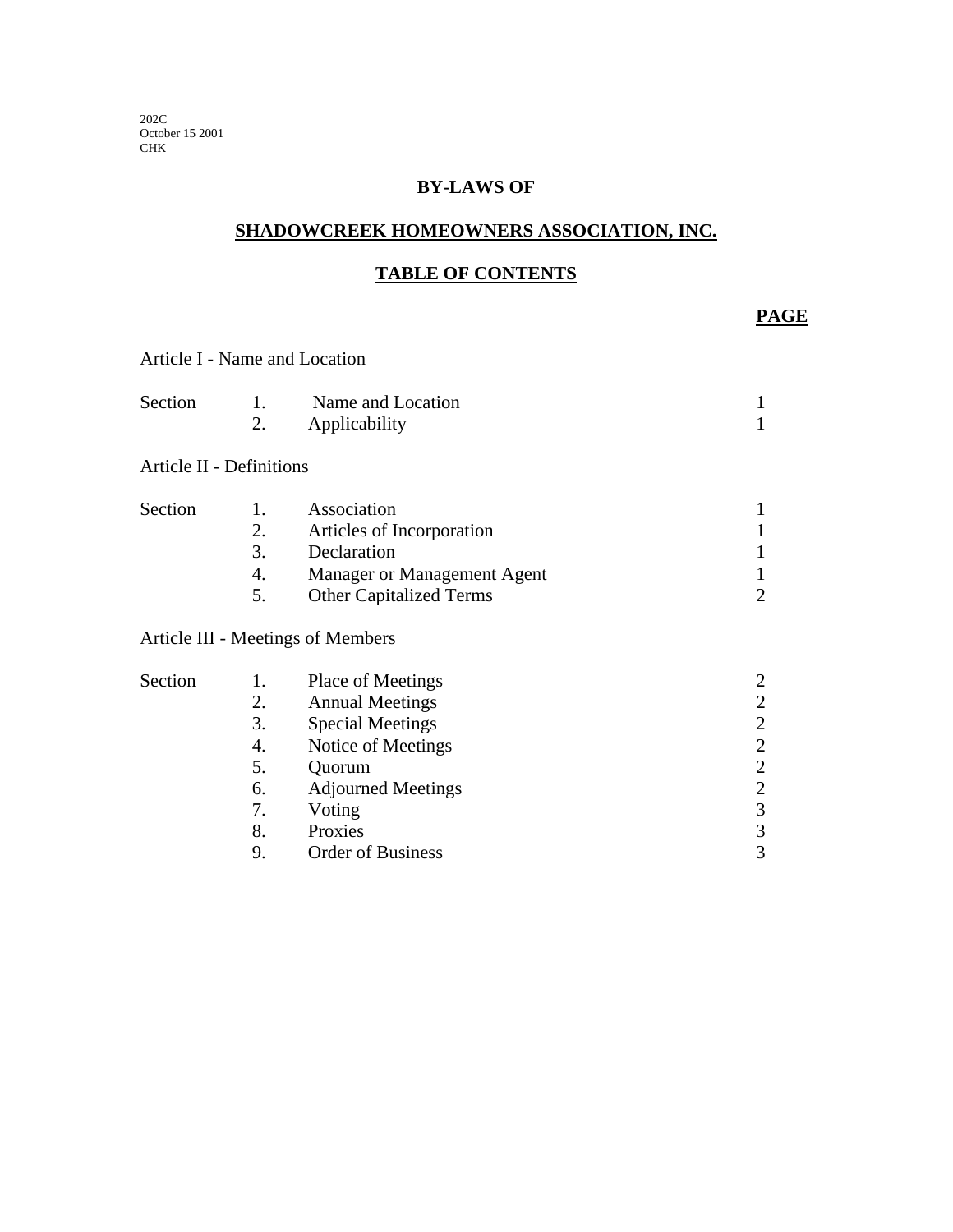# **PAGE**

# **Article IV - Directors**

| Section |     | Number                        |   |
|---------|-----|-------------------------------|---|
|         | 2.  | Powers                        |   |
|         | 3.  | Duties                        |   |
|         | 4.  | Term of Office                |   |
|         | 5.  | Vacancies                     | 5 |
|         | 6.  | Removal                       | 5 |
|         | 7.  | Compensation                  | 6 |
|         | 8.  | <b>Organizational Meeting</b> | 6 |
|         | 9.  | <b>Regular Meetings</b>       | 6 |
|         | 10. | <b>Special Meetings</b>       | 6 |
|         | 11. | <b>Waiver of Notice</b>       | 6 |
|         | 12. | Quorum                        | 6 |
|         | 13. | <b>Action Without Meeting</b> |   |
|         | 14. | <b>Fidelity Bonds</b>         |   |

#### **Article V - Officers**

|    | Designation                |   |
|----|----------------------------|---|
| 2. | Election of Officers       |   |
| 3. | <b>Removal of Officers</b> |   |
| 4. | President                  |   |
| 5. | Vice President             |   |
| 6. | Secretary                  | 8 |
| 7. | Treasurer                  | 8 |
| 8. | <b>Multiple Offices</b>    |   |
| 9. | Compensation               |   |
|    |                            |   |

#### **Article VI - Management**

| Section | <b>Common Expenses</b>                    |  |
|---------|-------------------------------------------|--|
|         | Management Agent                          |  |
|         | <b>Execution of Association Documents</b> |  |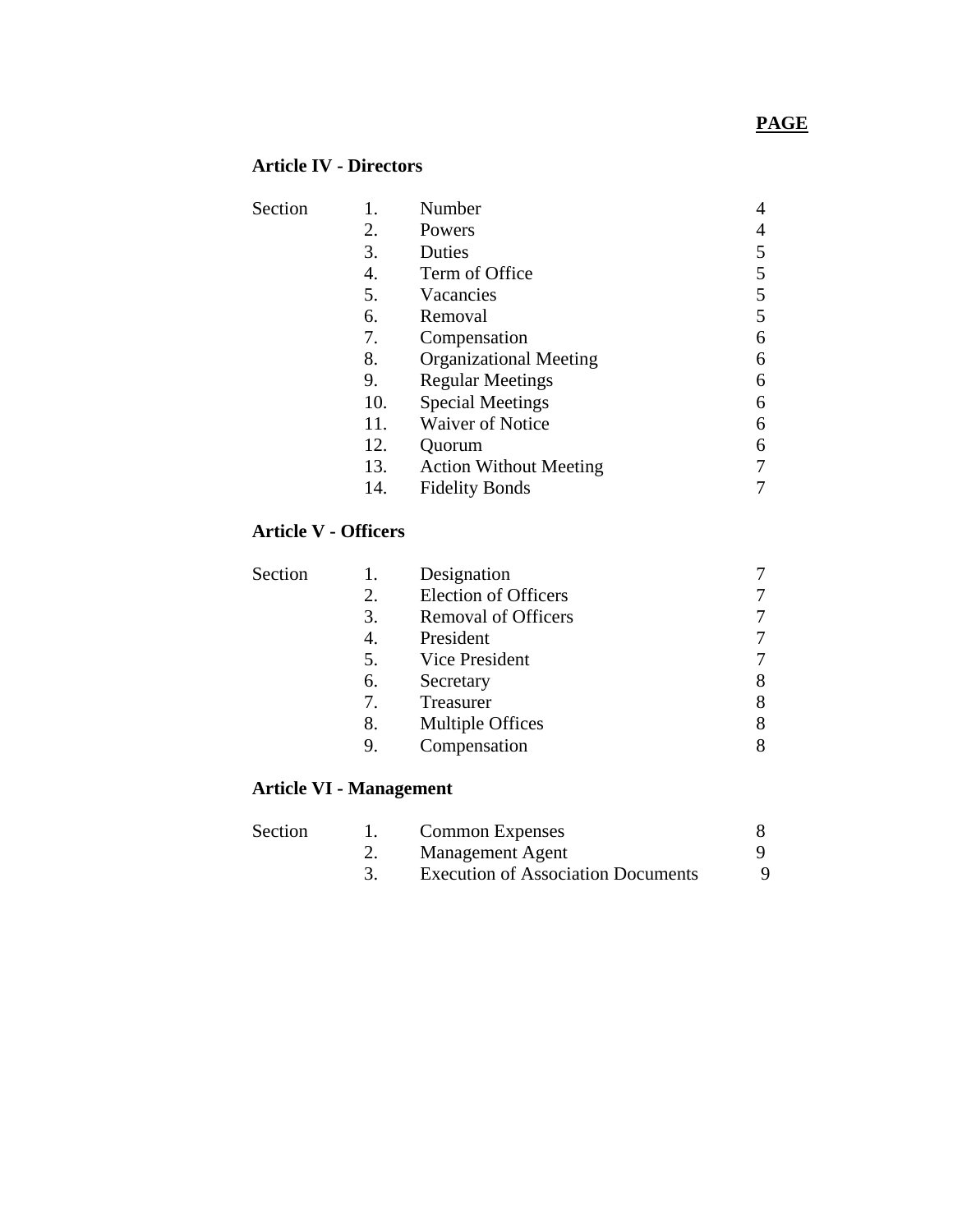# **PAGE**

# **Article VII – Finances**

| Section | Fiscal Year                |  |
|---------|----------------------------|--|
|         | <b>Books and Accounts</b>  |  |
|         | <b>Inspection of Books</b> |  |

# **Article VIII - Amendment and Approvals**

| Section | <b>Amendments by Members</b>   |    |
|---------|--------------------------------|----|
|         | <b>Amendments by Declarant</b> | 10 |
|         | FHAIV A Approval               |    |

#### **Article IX - Mortgages - Notices**

| Section | Notice of Annual or Special Meetings | 10 |
|---------|--------------------------------------|----|
|         | Notice of and Consent to Amendments  |    |

# **Article X - Interpretation - Miscellaneous**

| Section | Ι. | Conflict       |    |
|---------|----|----------------|----|
|         | 2. | <b>Notices</b> | 11 |
|         | 3. | Severability   | 11 |
|         | 4. | Waiver         | 11 |
|         | 5. | Captions       | 11 |
|         | 6. | Construction   | 12 |
|         |    |                |    |

| Certification |  |
|---------------|--|
|---------------|--|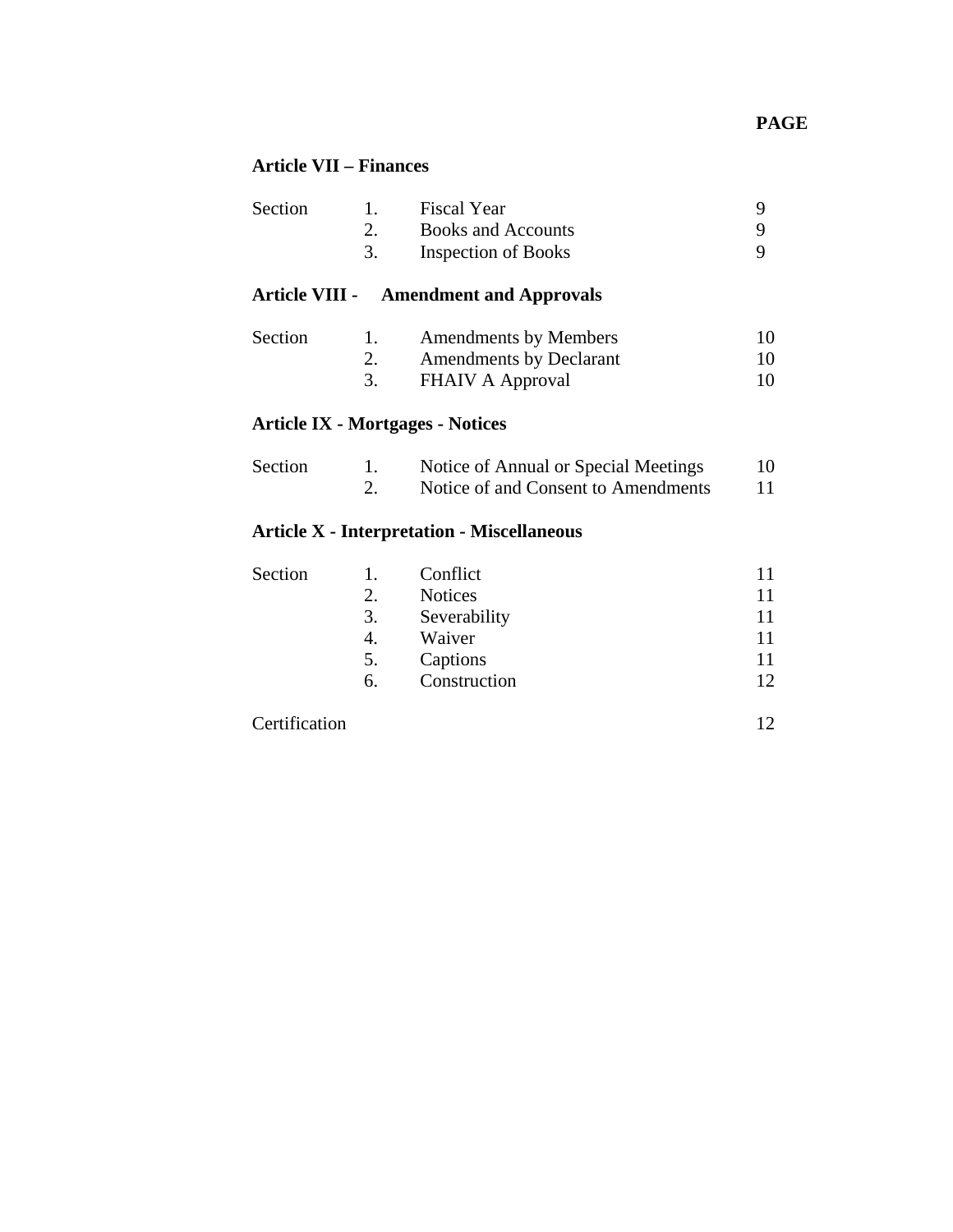#### **BY-LAWS OF**

#### **SHADOWCREEK HOMEOWNERS ASSOCIATION, INC.**

#### **ARTICLE I.**

#### **NAME AND LOCATION**

Section 1**. Name and Location**. The name of this Corporation is SHADOWCREEK HOMEOWNERS ASSOCIATION, INC. (hereinafter referred to in these By-Laws as the "Association" or the "Corporation.") The principal place of business and mailing address of the Corporation is 11836 Belair Road, Kingsville, Maryland 21087. Said principal office may be changed by the Board of Directors at any time and from time to time. The Corporation is a non-profit, non-stock corporation organized under the laws of the State of Maryland. The Corporation may have such other offices within or without the State of Maryland as the Board of Directors or the Members may from time to time designate. This Corporation shall be the Association described in the Declaration (hereinafter defined).

Section 2. **Applicability.** These By-Laws and each provision thereof shall be applicable to all Lots and Owners within the community known as Perry Hall Farms Community, situate in Baltimore County, Maryland, and further described in the Declaration.

### **ARTICLE II. DEFINITIONS**

Section 1. **"Association"** means Shadowcreek Homeowners Association, Inc., its successors and assigns.

Section 2. **"Articles of Incorporation"** means the Articles of Incorporation of the Association filed with the Maryland State Department of Assessments and Taxation, as the same may be amended from time to time.

Section 3. **"Declaration"** means that certain Declaration of Covenants, Conditions and Restrictions dated 2001, recorded in the Land Records of Baltimore County, Maryland, and any declaration amendatory or supplementary thereto.

Section 4. **"Manager"** or **"Management Agent"** means that person, company or other entity retained by the Association to provide maintenance and management services (including the collection and disbursing of Association funds as directed by the Association) for the Association.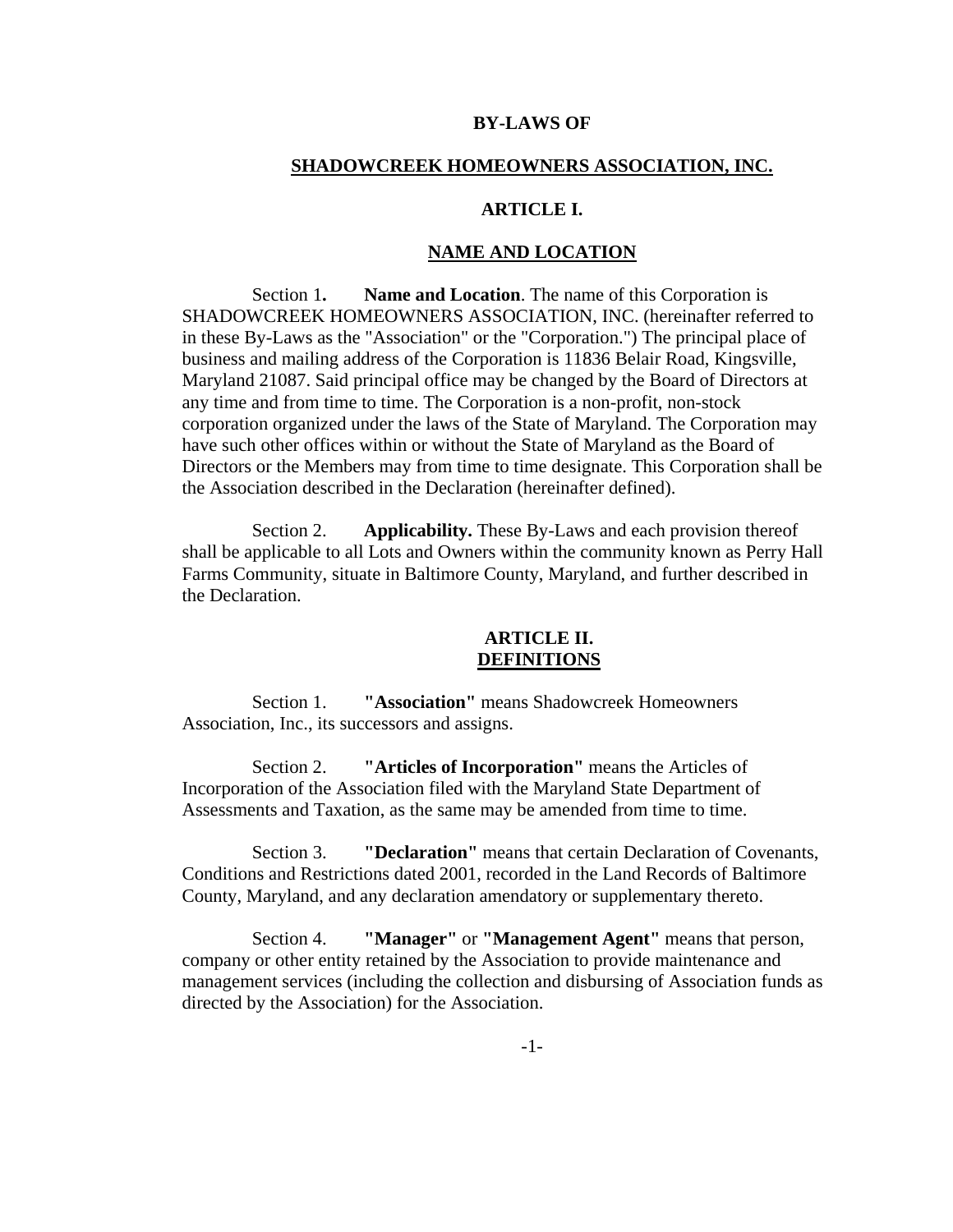Section 5. **Other Capitalized Terms.** Any other capitalized term used in these By-Laws shall have the same meaning set forth in the Declaration except where said meaning is clearly inappropriate.

## **ARTICLE III. MEETING OF MEMBERS**

Section 1. **Place of Meetings.** Meetings of the Members shall be held at the principal office or place of business of the Association or at such other suitable place convenient to the Members as may be designated by the Board of Directors.

Section 2. **Annual Meetings.** There shall be an annual meeting of the Members of the Association held each year on such date and at such time as the Board of Directors may determine in any month January through May. If the Board of Directors fails to set a date for the annual meeting in any year, then such meeting for that year shall be held at 8:00 p.m. on the third (3rd) Wednesday of April. At the annual meeting there shall be elected by ballot of the Members a Board of Directors in accordance with the requirements of Article IV, Section 1 of these By-Laws. The Members may also transact such other business of the Association as may properly come before them.

Section 3. **Special Meetings.** It shall be the duty of the President to call a special meeting of the Members as directed by resolution of the Board of Directors or upon a petition signed by Members representing at least twenty percent (20%) of the total Membership entitled to vote having been presented to the Secretary. The notice of any special meeting shall state the time and place of such meeting and the purpose thereof. No business shall be transacted at a special meeting except as stated in the notice.

Section 4. **Notice of Meetings.** It shall be the duty of the Secretary to mail a notice of each meeting or special meeting, stating the purpose thereof as well as time and place where it is to be held, to each Member of the Association at least ten (10) days but not more than ninety (90) days prior to such meeting. Attendance by a Member at any meeting of the Members shall be a waiver of notice by him of the time, place and purpose thereof.

Section 5. **Quorum.** The presence, either in person or by proxy, of Members entitled to cast one-tenth (1/10) of the votes of each class of Members shall constitute a quorum for the transaction of business at all meetings of Members unless a greater number is provided by the Declaration, Articles of Incorporation or these By-laws.

Section 6. **Adjourned Meetings.** If any meeting of Members cannot be organized because a quorum is not present or represented, the Members who are present or represented, either in person or by proxy, may, adjourn the meeting from time to time until the quorum established by these By-Laws or the quorum prescribed by general corporate law shall be present or represented.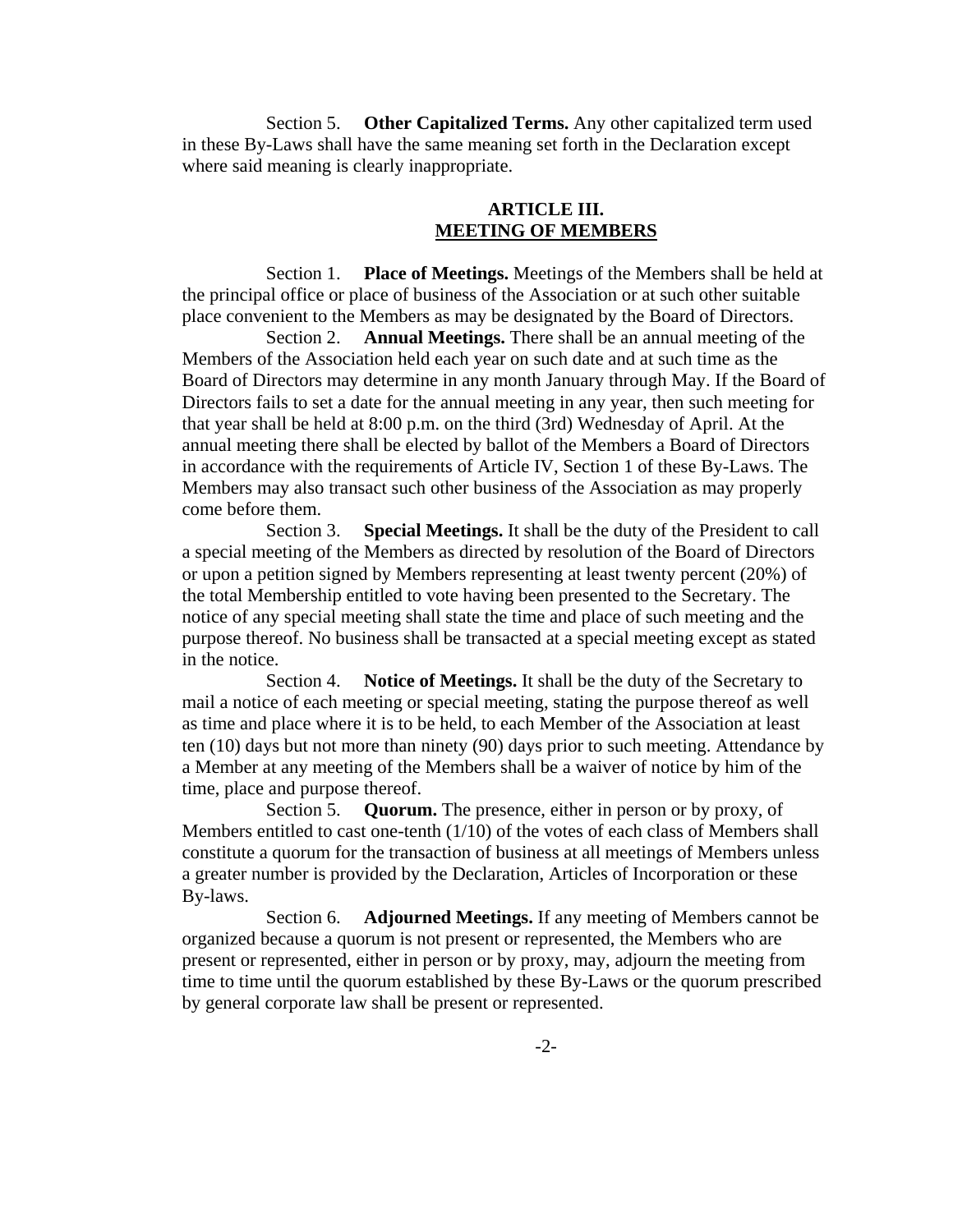Section 7. **Voting.**

1. Each Class A Member shall be entitled to cast one (1) vote per each Lot owned. Class B Members shall be entitled to cast three (3) votes per each Lot owned by the Class B Member in accordance with the provisions of the Declaration. The majority vote of the Members, voting in person or by proxy, at any meeting duly called, shall be necessary to decide any question brought before such meeting, unless the question is one upon which, by express provision of statute or of the Declaration, or of the Articles of Incorporation, or of these By-Laws, a different vote is required, in which case such express provision shall govern and control.

2. The vote for any Lot which is owned by more than one person may be exercised by any of them present at any meeting unless any objection or protest by any other Owner of such Lot is noted at such meeting. In the event the co-Owners of any Lot who are present at any meeting of the Members are unable to agree on the manner in which the vote for such Membership shall be cast on any question, then such vote shall not be counted for purposes of deciding that question. In the event that the Lot is owned by a corporation, then the vote for any such Lot shall be cast by a person designated in a certificate and attested by the secretary or an assistant secretary of such corporation and filed with the Secretary of the Association prior to the meeting. In the event the Lot is owned by a trustee or a partnership, then the vote for any such Lot may be exercised by any trustee or partner thereof, as the case may be, unless any objection or protest by any other such trustee or partner is noted at such meeting. Unless an objection is duly noted at the meeting, the Chairman of such meeting shall have no duty to inquire as to the authority of the person casting such vote or votes. No vote may be divided into fractional votes on any question.

3. No Class A Member shall be eligible to vote, either in person or by

proxy, or to be elected to the Board of Directors, if the books or management accounts show such Member to be more than sixty (60) days delinquent in any payment of Assessments or other permitted charges due the Association.

Section 8. **Proxies**. A Member may appoint any other Member or the Declarant or the Management Agent as his proxy. Any proxy must be in writing and must be filed with the Secretary in a form approved by the Board of Directors before the appointed time of each meeting. Unless limited by its terms or by statute, any proxy shall continue until revoked by a written notice of revocation filed with the Secretary, by the death of the Member, or by conveyance of the Lot to which the Membership is appurtenant.

Section 9. **Order of Business.** The order of business at meetings of the Members shall be as follows:

1. Roll call and certification of proxies.

2. Proof of notice of meeting or waiver of notice.

3. Reading of minutes of preceding meeting.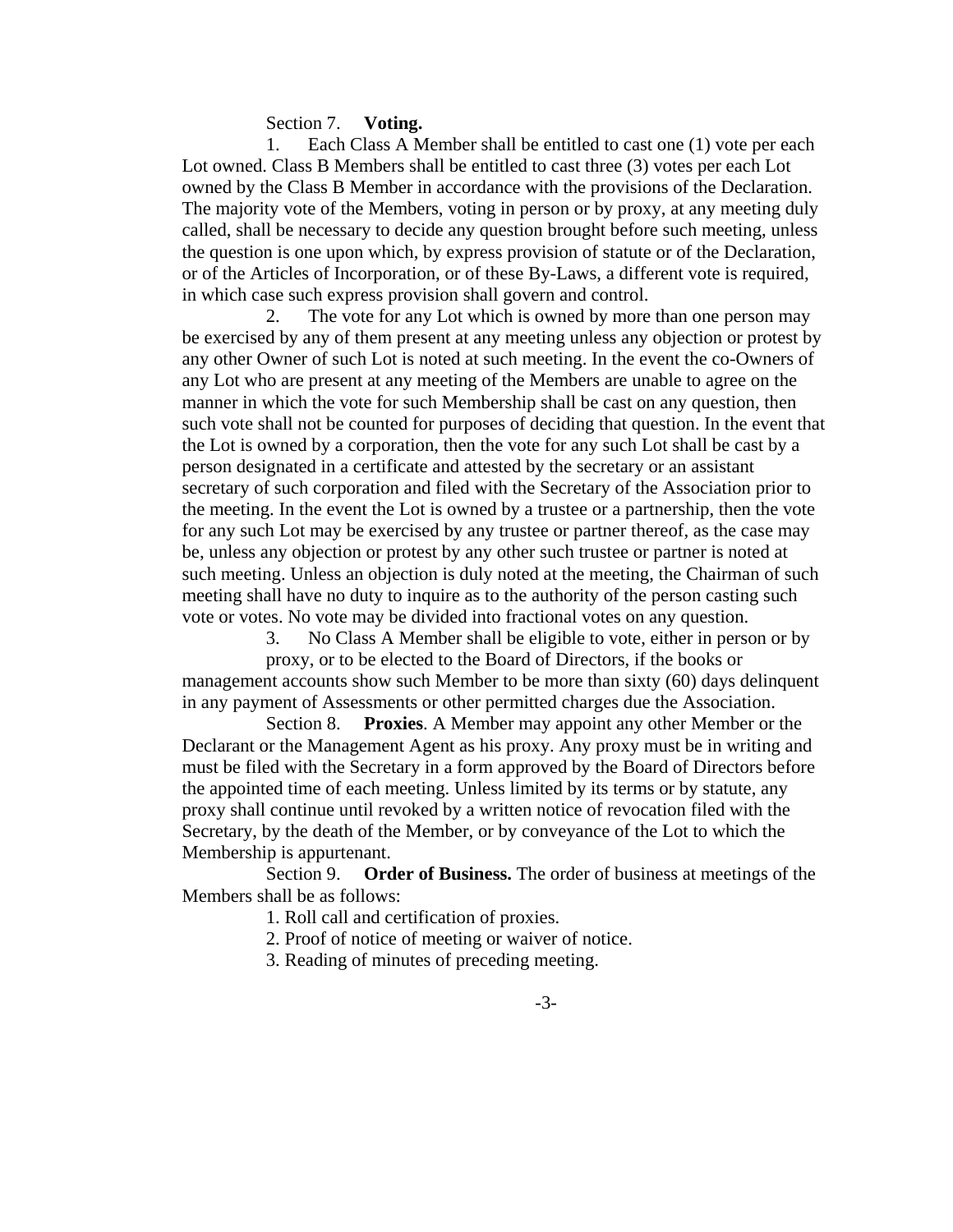4. Reports of officers, if any.

- 5. Reports of committees, if any.
- 6. Election or appointment of inspectors of election.
- 7. Election of Directors.
- 8. Unfinished business. 9. New business.

In the case of a special meeting, only items (1) and (2) shall be applicable and thereafter the agenda shall consist of the items specified in the notice of the meeting.

### **ARTICLE IV. DIRECTORS**

Section 1. **Number**. The affairs of the Association shall be managed by a Board of Directors consisting of an uneven number of not less than three (3) nor more than seven (7) persons which number may be increased or decreased from time to time by a majority vote of the Board. Directors shall be Members of the Association. Notwithstanding the foregoing, until the expiration of the Development Period, the Board of Directors shall consist of three (3) persons who need not be Members of the Association and shall be designated by the Declarant and they shall hold office until their successors are duly elected and have qualified.

Section 2. **Powers.** The Board of Directors shall have all the powers not reserved to the Members of the Association as may be necessary for the administration of the affairs of the Association, including, but not limited to, the power:

1. to declare a position of the Board of Directors to be vacant if the member occupying such position (i) shall be absent without good cause from three (3) consecutive meetings of the Board of Directors; (ii) is delinquent in the payment of Assessments for a period in excess of thirty (30) days; (iii) is in violation of any provisions of the Declaration or these By-Laws or any rule or regulation of the Association for a period in excess of thirty (30) days; (iv) is incapable of performing the duties of a member of the Board or is guilty of malfeasance in his position such as theft, or the commission of a civil or criminal act adverse to the Association.

2. to promulgate, adopt and enforce such rules and regulations (including imposition of penalties for violations thereof) as may be deemed proper respecting the use, occupancy and maintenance of the Lots, the Association's real and personal property, if any, and the Property, all of which shall be consistent with law, the Declaration and these By-Laws;

3. to promulgate, adopt and enforce such architectural standards and guidelines (including imposition of penalties for violations thereof) as may be proper for the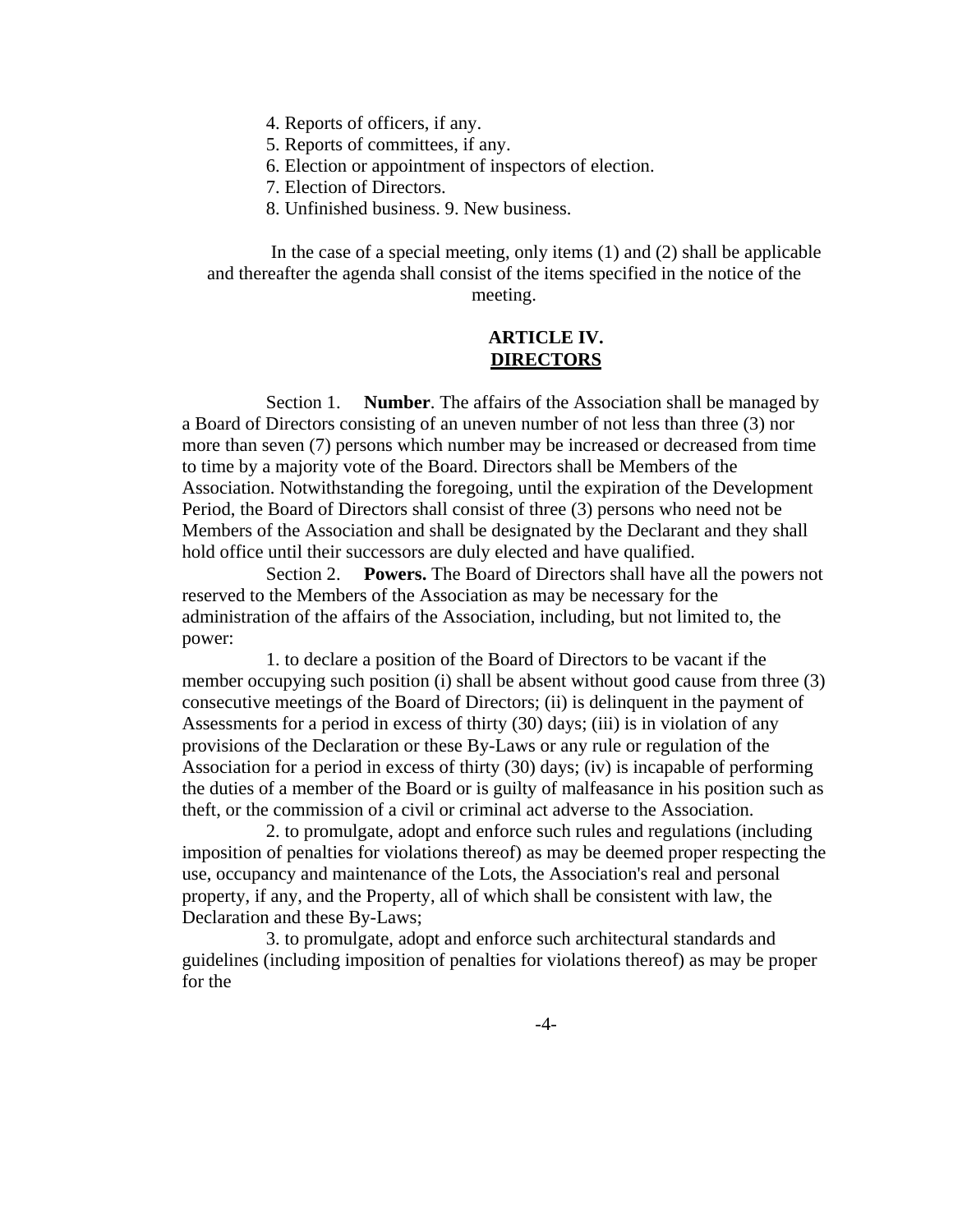Preservation, enhancement, protection and maintenance of the scheme of development; and

4. to properly exercise for the Association of all powers, duties and authority delegated to the Association as more fully in the Declaration and not reserved to the Membership by any other provision of law, the Declaration, the Articles of Incorporation or these By-Laws.

Section 3. **Duties.** The Board of Directors shall have the duty to administer the affairs of the Association not otherwise directed to be administered by the others, including, but not limited to, the duty:

1. to care for and maintain the Association's Common Areas and other real and personal property in a manner consistent with the law, the Declaration and these By-Laws;

2. to establish and collect Assessments and/or permitted charges from the Members and to establish and/or enforce liens therefore in a manner consistent with law, the Declaration and these By-Laws;

3. to designate, direct, supervise, hire, and/or dismiss any and all personnel or independent contractors, including a management agent, necessary for the good working order of the Association, for the proper care of the Association's property, and for services for the Association in a manner consistent with law, the Declaration and these By-Laws;

4. to cause to be kept a complete record of all the Board's act and the corporate acts of the Association; and

5. to properly exercise for the Association of all powers, duties and authority delegated to the Association as more fully provided in the Declaration and not reserved to the Membership by any other provision of law, the Declaration, the Articles of Incorporation or these By-Laws.

Section 4. **Term of Office.** The Members may elect Directors for a term of one year, two years or three years, and staggered terms are permitted. The Board of Directors first established by the home Owners shall by resolution, set the terms and established the staggered terms of the Board.

Section 5. **Vacancies.** Vacancies on the Board caused by any reason other than the removal of a Director, including an increase in the number of Directors, shall be filled by vote of the majority of the remaining or existing Directors, even though they may constitute less than a quorum; each person so elected shall be a Director until a successor is elected by the Members at the next annual meeting.

-5-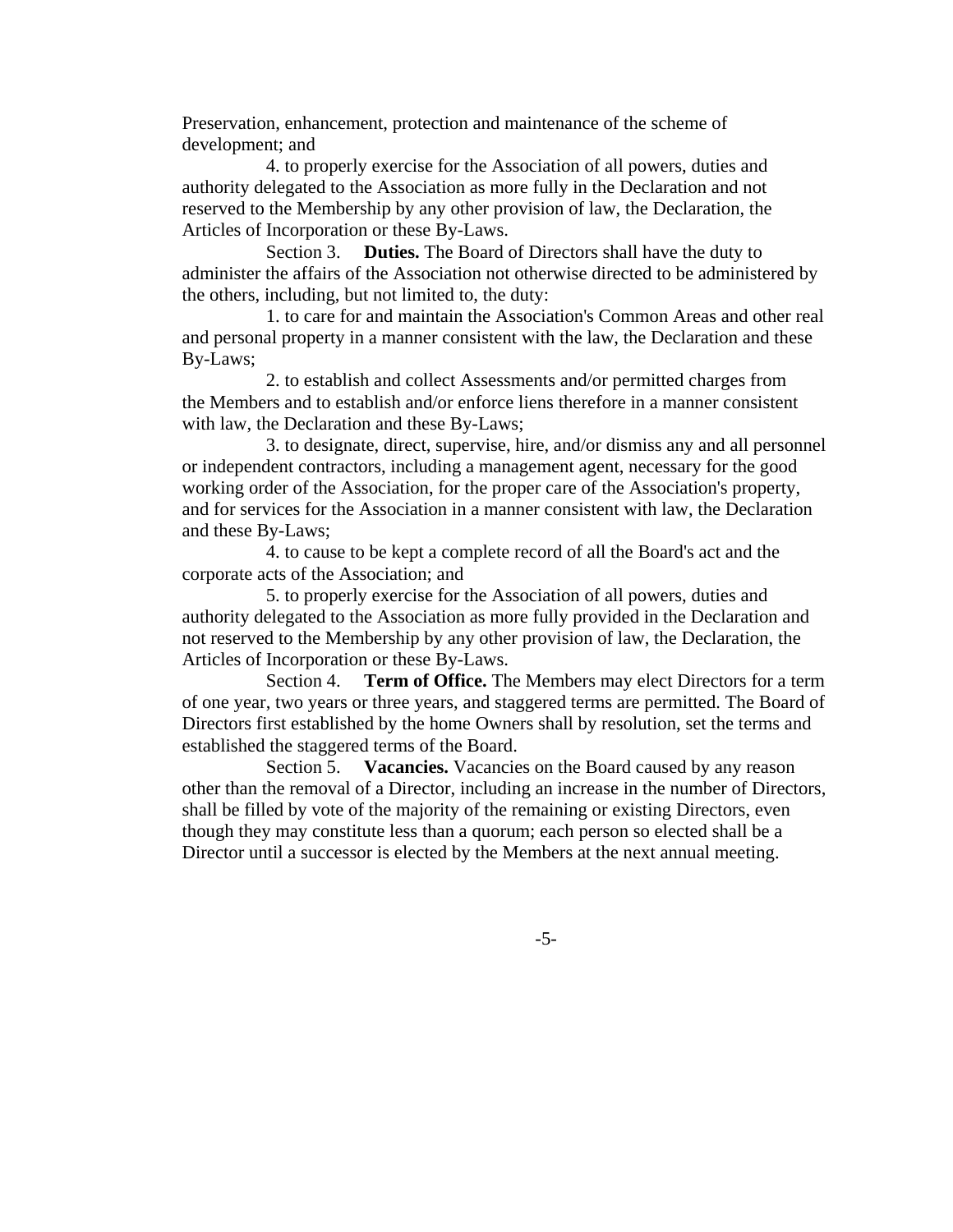Section 6. **Removal.** After the first annual meeting of the Association, any Director may be removed from the Board, with or without cause, by a majority vote of all the Members of the Association at any annual or special meeting duly called for such purpose. Prior to the first annual meeting of the Association, any Director may be removed from the Board, with or without cause, by the Declarant.

Section 7. **Compensation.** After the Development Period (as defined in the Declaration), the Corporation may pay compensation to its Members, Directors and officers for services rendered to the Association (other than volunteer service as a member of the Board of Directors which shall be without compensation), only upon approval of two thirds (2/3rds) of the entire Membership. During the Development Period, the Corporation may pay compensation to the Directors constituting the original Board of Directors, upon an affirmative vote of a majority of the original Board. Notwithstanding the foregoing, Members, Directors and officers shall be entitled to reimbursement for reasonable expenses incurred by them in the performance of their duties or for authorized expenses paid by them on behalf of the Association.

Section 8. **Organizational Meeting.** The first meeting of a newly elected Board shall be held within thirty (30) days of election at such place as shall be fixed by the Directors at the meeting at which such Directors were elected, and no notice shall be necessary to the newly elected Directors in order legally to constitute such meeting, provided a majority of the entire Board shall be present.

Section 9. **Regular Meetings.** Regular meetings of the Board may be held at such time and place as shall be determined by a resolution of Board, but at least two (2) such meetings shall be held during each fiscal year. Notice of regular meetings of the Board of Directors shall be given at least annually to each Director and all Members, personally or by mail or telephone.

Section 10. **Special Meetings.** Special meetings of the Board may be called by the President of the Board on three (3) days' notice to each Director, given personally or by mail or telephone, which notice shall state the time, place (as hereinabove provided) and purpose of the meeting. Special meetings of the Board shall be called by the President or Secretary in like manner and on like notice on the written request of at least two Directors.

Section 11. **Waiver of Notice.** Before or at any meeting of the Board, any Director may, in writing, waive notice of such meeting and such waiver shall be deemed equivalent to the giving of such notice. Attendance by a Director at any meeting of the Board shall be waiver of notice by him of the time, place and purpose thereof. If all the Directors are present at any meeting of the Board no notice shall be required and any business which may properly come before the Board at such meeting may be transacted.

Section 12. **Quorum.** At all meetings of the Board, a majority of the Directors shall constitute a quorum for the transaction of business, and the acts of the majority of the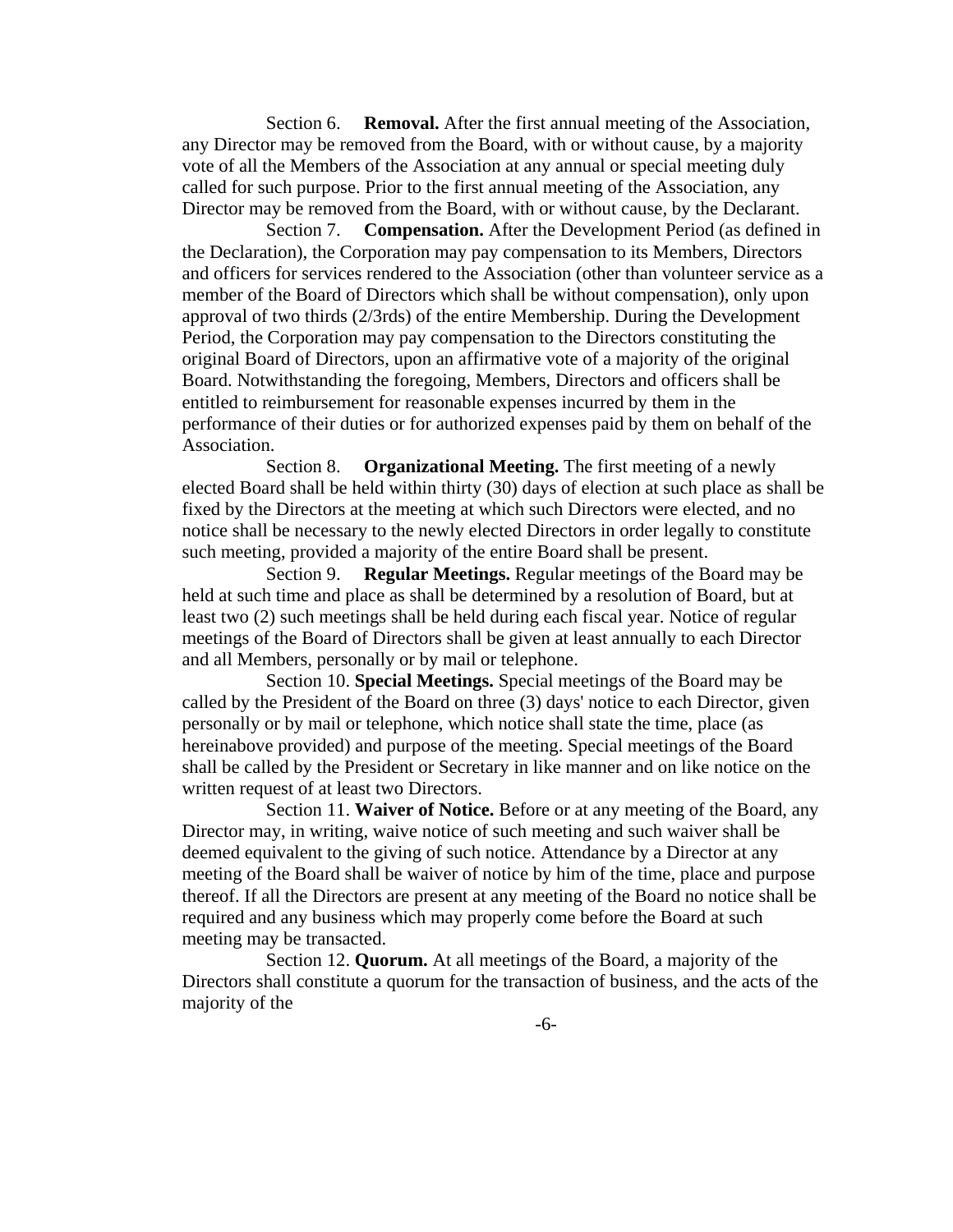Directors present and voting at a meeting at which a quorum is present shall be the acts of the Board. If at any meeting of the Board there be less than a quorum present, the majority of those present may adjourn the meeting from time to time. At any such meeting, any business which might have been transacted at the meeting as originally called may be transacted without further notice.

Section 13. **Action Without Meeting.** Any action by the Board required or permitted to be taken at any meeting may be taken without a meeting if all of the members of the Board shall individually or collectively consent in writing to such action. Such written consent or consents shall be filed with the minutes of the proceedings of the Board of Directors.

Section 14. **Fidelity Bonds.** The Board shall require that all officers, agents and employees of the Association handling or responsible for association, corporate or trust funds shall furnish adequate fidelity bonds. The premiums on such bonds shall be paid by the Association.

## **ARTICLE V. OFFICERS**

Section 1. **Designation.** The principal officers of the Association shall be a President, a Vice President, a Secretary, and a Treasurer, or a Secretary Treasurer all of whom shall be elected by the Board and none of whom shall be related by marriage or otherwise. Prior to the first annual meeting of Members, the officers of the Association need not be Members of the Association. Thereafter, all officers of the Association shall be Members of the Association. The officers of the Association may also be officers, agents, or employees of the Declarant.

Section 2. **Election of Officers.** The officers of the Association shall be elected annually by the Board at the organizational meeting of each new Board and shall hold office at the pleasure of the Board.

Section 3. **Removal of Officers**. Upon an affirmative vote of a majority of the members of the Board, any officer may be removed either with or without cause, and his successor elected at any regular meeting of the Board of Directors, or any special meeting of the Board called for such purpose.

Section 4. **President.** The President shall be the chief executive officer of the Association. He shall preside at all meetings of the Members and of the Board. He shall have all of the general powers and duties which are usually vested in the office of president of a corporation, including but not limited to the power to appoint committees from among the Membership from time to time as he may, in his discretion, decide is appropriate to assist in the conduct of the affairs of the Association.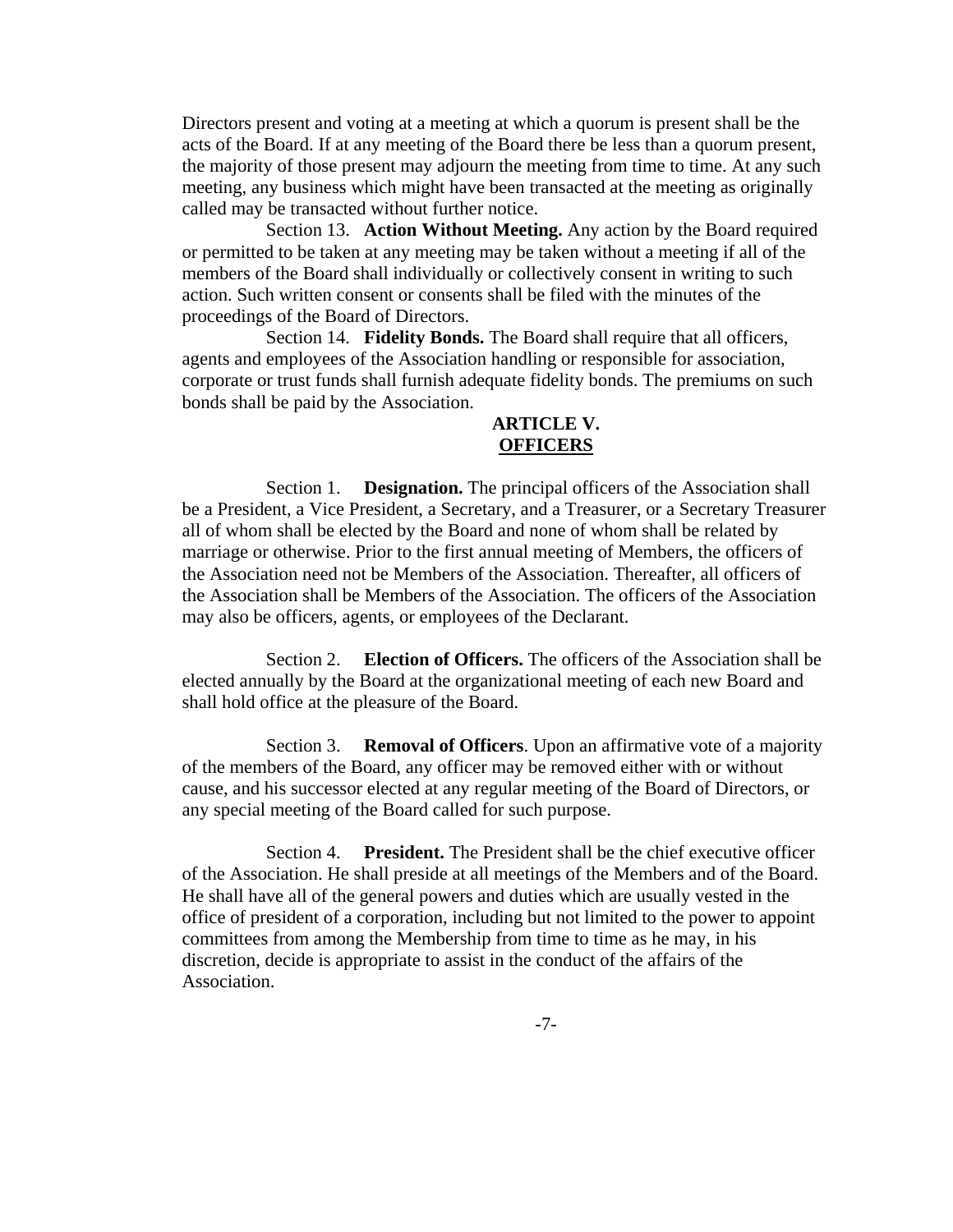Section 5. **Vice President.** The Vice President shall take the place of the President and perform his duties whenever the President shall be absent or unable to act. If neither the President nor the Vice President is able to act, the Board shall appoint some other member of the Board to do so on an interim basis. The Vice President shall also perform such other duties as shall from time to time be delegated to him by the Board of Directors.

Section 6. **Secretary**. The Secretary shall keep the minutes of all meetings of the Board and the minutes of all meetings of the Members ofthe Association; he shall have custody of the seal of the Association; he shall have charge of the Membership transfer books and of such other books and papers as the Board may direct; and he shall, in general, perform all the duties incident to the office of Secretary.

Section 7. **Treasurer.** The Treasurer shall have responsibility for Association funds and securities and shall be responsible for keeping full and accurate accounts of all receipts and disbursements in books belonging to the Association. He shall be responsible for the deposit of all moneys and other valuable effects in the name, and to the credit, of the Association, in such depositories as may from time to time be designated by the Board.

Section 8. **Multiple Offices.** The offices of Secretary and Treasurer may be held by the same person.

Section 9. **Compensation.** No remuneration shall be paid to any officer for services performed by him for the Master Association unless approved by a vote of two thirds (2/3rds) of the Members.

#### **ARTICLE VI.**

#### **MANAGEMENT**

Section 1. **Common Expenses.** The Association, acting by and through its Board, shall manage, operate and maintain the affairs of the Association and, for the benefit of the Lots and the Owners thereof, shall enforce the provisions hereof and shall payout of the common expense fund provided for herein, the following:

1. The cost of providing water, sewer, recycling and trash collection, electrical and other necessary utility services, if any, for the Association's real and personal property.

2. The cost of directors' and officers' liability, fire, and extended liability insurance for the Association's real and personal property and the cost of such other insurance as the Association may effect, or deem appropriate.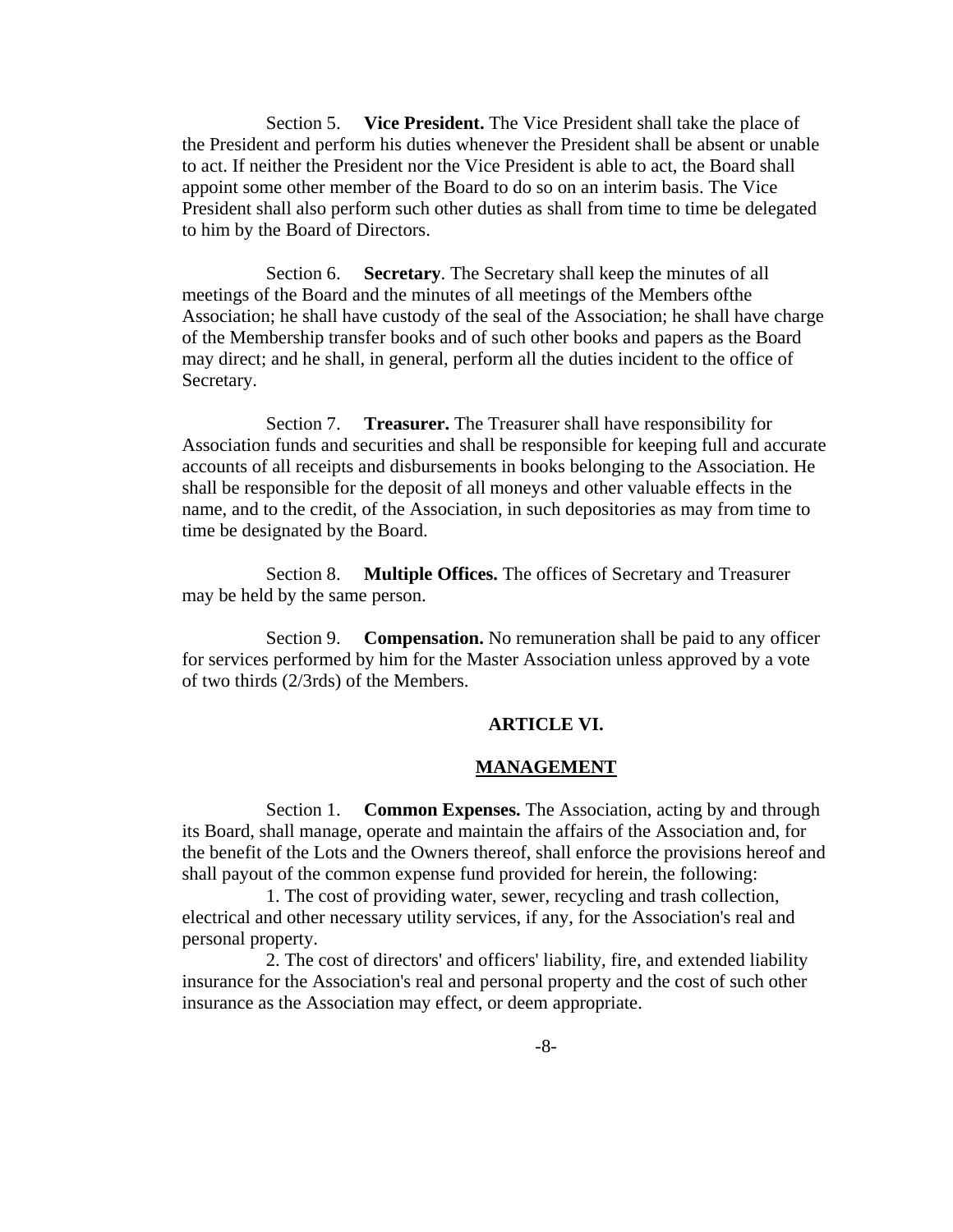3. The cost of the services of a person or firm to manage the Association together with the services of such other personnel as the Board shall consider necessary for the operation of the Association.

4. The cost of providing such legal and accounting services as may be considered necessary to the operation of the Association.

5. The cost of painting, maintaining, replacing, repairing and landscaping the Association's real and personal property and such furnishings and equipment as the Board shall determine are necessary and proper, and the Board shall have the exclusive right and duty to acquire same; PROVIDED, HOWEVER, that nothing herein contained shall require the Association to paint, repair or otherwise maintain any Lot or any fixtures, appliances or equipment located therein belonging to the Owner thereof, such maintenance being the sole responsibility of the Owner or occupant thereof.

6. The cost of any and all other materials, supplies, labor, services, maintenance, repairs, taxes, assessments or the like, which the Association is required to secure or pay for by law, or otherwise, or which in the discretion of the Board shall be necessary or proper for the operation of the Association and its property.

Section 2. **Management Agent.** The Association may, by contract in writing, delegate any of its ministerial duties, powers or functions to a Management Agent. The Association and the Board shall not be liable for any omission or improper exercise by the Management Agent of any such duty, power or function so delegated.

Section 3. **Execution of Association Documents.** With the prior authorization of the Board, all notes and contracts shall be executed on behalf of the Association by either the President or Vice President, and all checks shall be executed on behalf of the Association by such officers, agents or other persons as are from time to time authorized by the Board of Directors.

### **ARTICLE VII. FINANCES**

Section 1. **Fiscal Year.** The fiscal year of the Association shall be from January 1 through December 31 of each year unless a different fiscal year shall be determined by the Board of Directors.

Section 2. **Books and Accounts.** Books and accounts of the Association shall be kept under the direction of the Treasurer in accordance with good accounting practices. The same shall include books with detailed accounts, in chronological order, of receipts and of the expenditures affecting the Association and its administration and shall specify the maintenance and repair expenses of the Association's real and personal property and services, and of any other expenses incurred. The amount of any Assessment required for payment of any capital expenditures of the Association shall be credited upon the books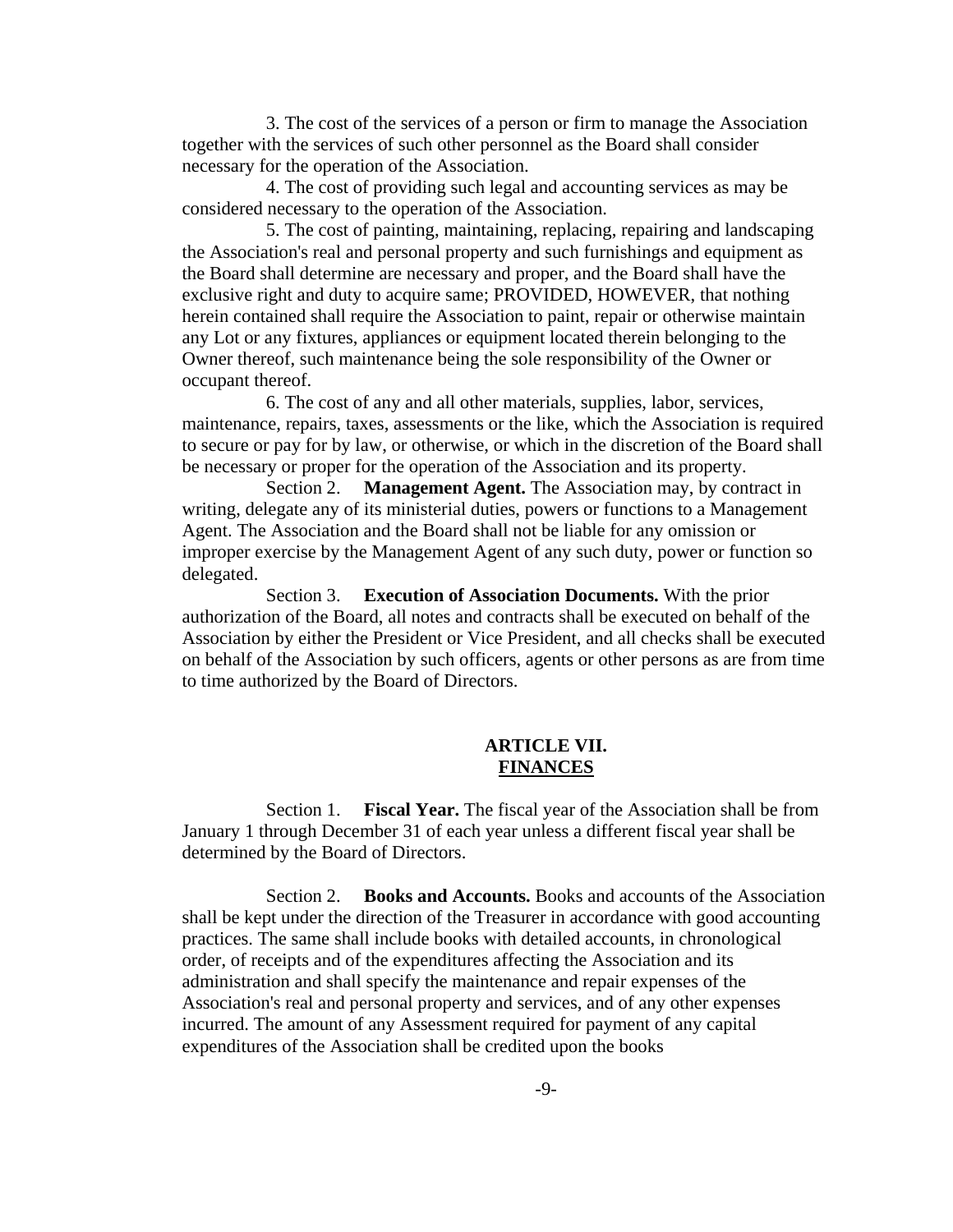of the Association to the "Paid-in-Surplus" account as a capital contribution by the Members.

Section 3. **Inspection of Books.** The books and accounts of the Association, and vouchers accrediting the entries made thereupon, shall be available for examination by the Members of the Association, attorneys representing any of the Members, and to any first Mortgagee of any Lot and/or its duly authorized agents or attorneys, during normal business hours and for purposes reasonably related to their interests, as they may appear.

# ARTICLE VIII. AMENDMENT AND APPROVALS

Section 1. **Amendments by Members.** These By-Laws may be amended at a regular or special meeting of the Members duly called for such purpose, by a majority vote of those Members present or represented at such meeting, voting in person or by proxy. For so long as the Declarant shall own any lot or property in the Association, any amendment shall also require the prior written consent of the Declarant.

Section 2. **Amendments by Declarant.** As long as there are Class B Members, the Declarant reserves the right to unilaterally amend these By-Laws to meet the requirements of the Federal Housing Administration, Veteran's Administration, Federal Home Loan Mortgage Corporation, Federal National Mortgage Association, any title insurance company or any other governmental or quasi-governmental agency, or to meet the requirements of any mortgage lender; provided, however, that any such amendment shall not materially adversely affect the substantive rights hereunder of any Member other than Declarant. Any such amendment shall be distributed to all Members.

Section 3. **FHA\VA Approval.** Notwithstanding anything contained herein to the contrary, the Declarant shall have the absolute unilateral right, power and authority to modify the provisions of these By-Laws, if such modification is required by the Veterans Administration or the Federal Housing Administration or any successor agencies thereto or any other Federal, State or County or local government agencies, as a condition precedent to the approval of the Property or any part thereof or any Lots thereon, for mortgage financing qualification under applicable government mortgage financing programs. If the Federal Housing Administration or Veterans Administration (or any successor agency or any similar governmental agency) has approved the Property or any part thereof or any Lots thereon for any applicable government mortgage financing programs, and if prior approval by the FHA or the VA (or any successor agency or any similar governmental agency) of an amendment is required by applicable law or regulation for qualification under such financing programs, then any amendments to these By-Laws shall also require the prior consent of any such approving agency.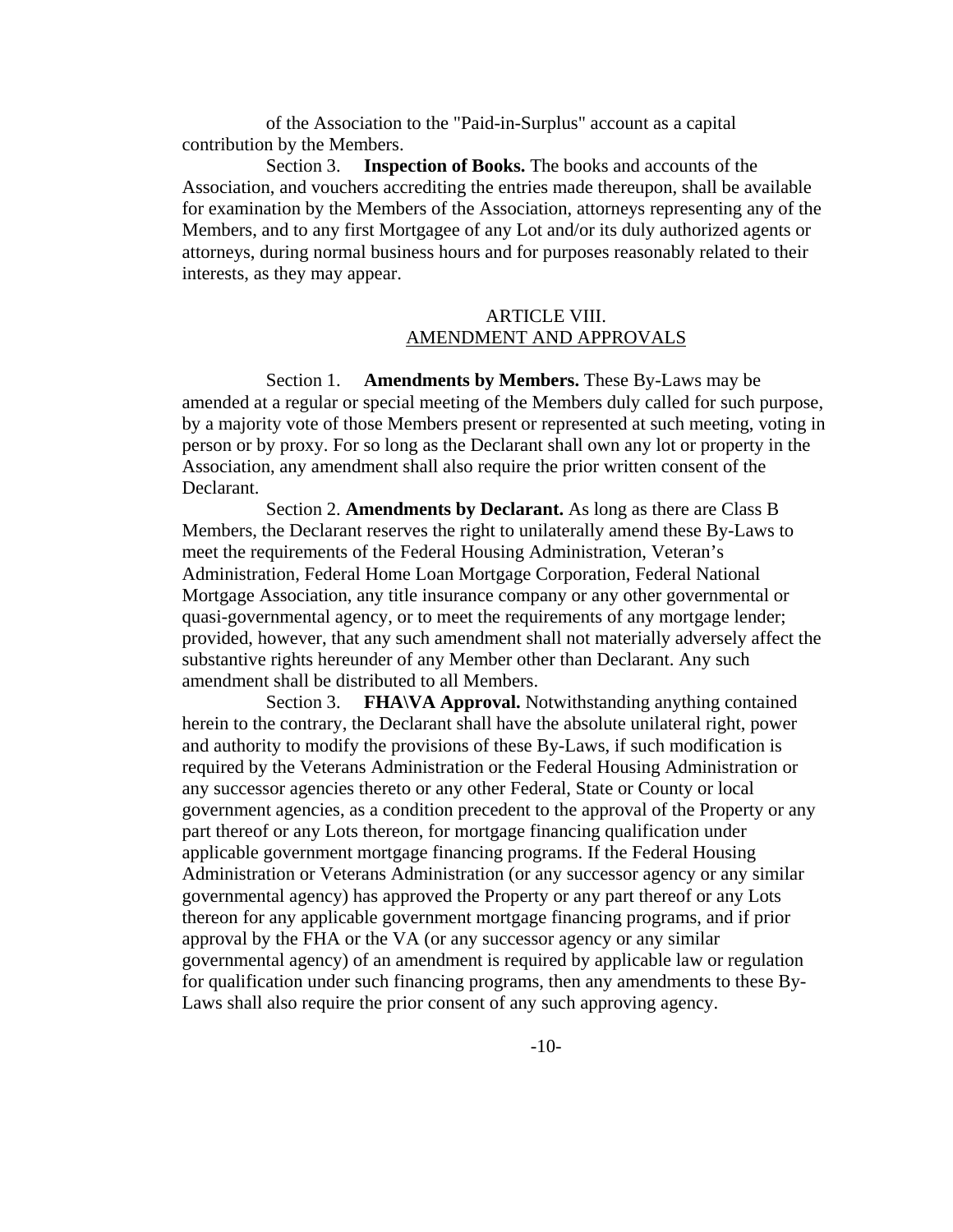## **ARTICLE IX. MORTGAGEES - NOTICES**

Section 1. **Notice of Annual** or Special Meetings. Any Mortgagee of any Lot who desires notice of the annual and special meetings of the Members shall notify the Secretary to that effect by registered mail, return receipt requested. Any such notice shall contain the name and post office address of such Mortgagee and the name of the person to whom notice of the annual and special meetings of the Members should be addressed. The Secretary of the Association shall maintain a roster of all Mortgagees from whom such notices are received and it shall be the duty of the Secretary to mail or otherwise cause the delivery of a notice of each annual or special meeting of the Members to each such Mortgagee, in the same manner, and subject to the same requirements and limitations as are provided in the Declaration for notice to the Members. Any such Mortgagee shall be entitled to designate a representative to attend any annual or special meeting of the Members and such representative may participate in the discussion at any such meeting and may, upon his request to the Chairman in advance of the meeting, address the Members present at any such meeting. Such representatives shall have no voting rights at any such meeting.

Section 2. **Notice and Approval of Amendments.** Any first Mortgagee of any Lot, upon written request filed with the Secretary of the Association, shall be entitled to written notification at least sixty (60) days in advance of any change or amendment to the Declaration, the Articles of Incorporation and these By-Laws; and where required, the prior written consent of such Mortgagee shall be obtained for such change or amendment. In the event such prior written notification is sent to a Mortgagee and the Mortgagee fails to return written consent to such change or amendment within sixty (60) days, such Mortgagee shall be deemed to have consented to such amendment.

# **ARTICLE X. INTERPRETATION - MISCELLANEOUS**

Section 1. **Conflict.** These By-Laws are subordinate and subject in all respects to the provisions of the Declaration. All of the terms hereof, except where clearly repugnant to the content, shall have the same meaning as in the Declaration. In the event of any conflict between these By-Laws and the Declaration, the provisions of the Declaration shall control. The provisions of the Declaration are incorporated herein by reference.

Section 2. **Notices.** Unless another type of notice is specifically provided for, herein, any and all notices called for in these By-Laws shall be given in accordance with the notice provisions set forth in the Declaration.

Section 3. **Severability.** In the event any provision or provisions of these

By-Laws shall be determined to be invalid, void or unenforceable, such determination shall